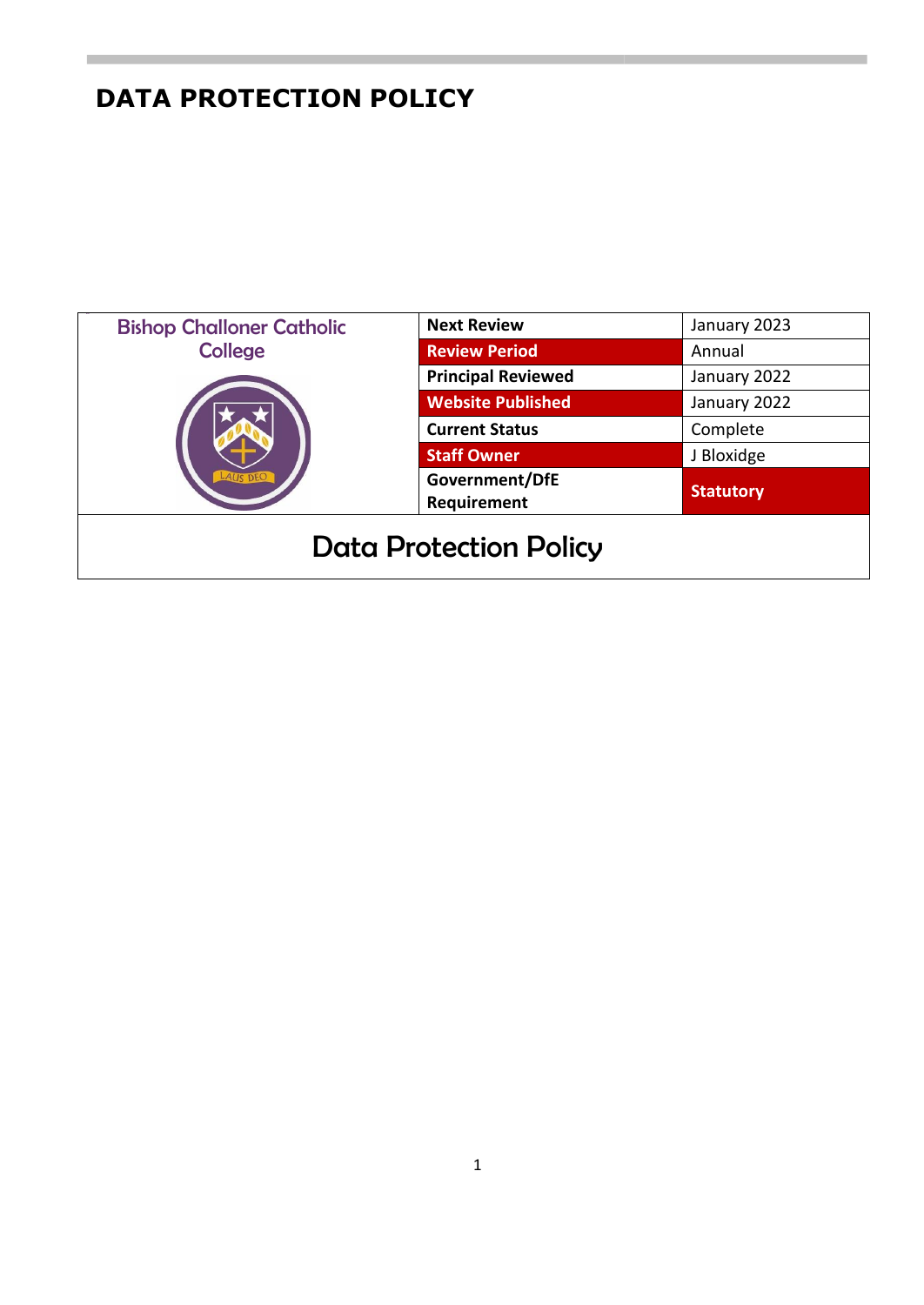### **1. Introduction**

- 1.1 The Data Protection Act 2018 (DPA) replaces the EU Data Protection Directives and the UK's Data Protection Act 1998. Following the UK leaving the EU the DPA is the UK's implementation and of the EU General Data Protection Regulation. In this document, the principles of the EU General Data Protection Regulation as implemented by the DPA are referred to as "GDPR". The purpose of the GDPR is to protect the "rights and freedoms" of natural persons (i.e. living individuals) and to ensure that personal data is not processed without their knowledge and, wherever possible, that it is processed with their consent.
- 1.2 Unless specifically indicated otherwise in this policy, definitions used by the school in this policy are in accordance with definitions contained in the DPA.

### **2. Policy statement**

- 2.1 The Board of Governors ("Governors") and management of Bishop Challoner Catholic College ("SMT"), located at Bishop Challoner Catholic College, Institute Road, Kings Heath, B14 7EG are committed to compliance with GDPR in respect of personal data, and the protection of the "rights and freedoms" of individuals whose information Bishop Challoner Catholic College collects and processes in accordance with the GDPR.
- 2.2 Compliance with the GDPR is described by this policy and other relevant policies along with connected processes and procedures.
- 2.3 The GDPR and this policy apply to all of Bishop Challoner Catholic College's personal data processing functions, including those performed on pupils', clients', employees', volunteers', suppliers' and partners' personal data, and any other personal data the organisation processes from any source.
- 2.4 Bishop Challoner Catholic College has established objectives for data protection and Privacy in compliance with GDPR
- 2.5 The Data Protection Officer (DPO) is responsible for reviewing the register of processing annually in the light of any changes to Bishop Challoner Catholic College's activities. This register needs to be available on the supervisory authority's request.
- 2.6 This policy applies to all governors, employees and staff of Bishop Challoner Catholic College and any other interested parties, such as outsourced suppliers of services. Any breach of the GDPR will be referred to the DPO and if applicable dealt with under the disciplinary policy and may also be a criminal offence, in which case the matter will be reported as soon as possible to the appropriate authorities.
- 2.7 Partners and any third parties working with or for Bishop Challoner Catholic College, and who have or may have access to personal data, will be expected to comply with GDPR. No third party may access personal data held by Bishop Challoner Catholic College without complying with GDPR obligations no less onerous than those to which Bishop Challoner Catholic College is committed.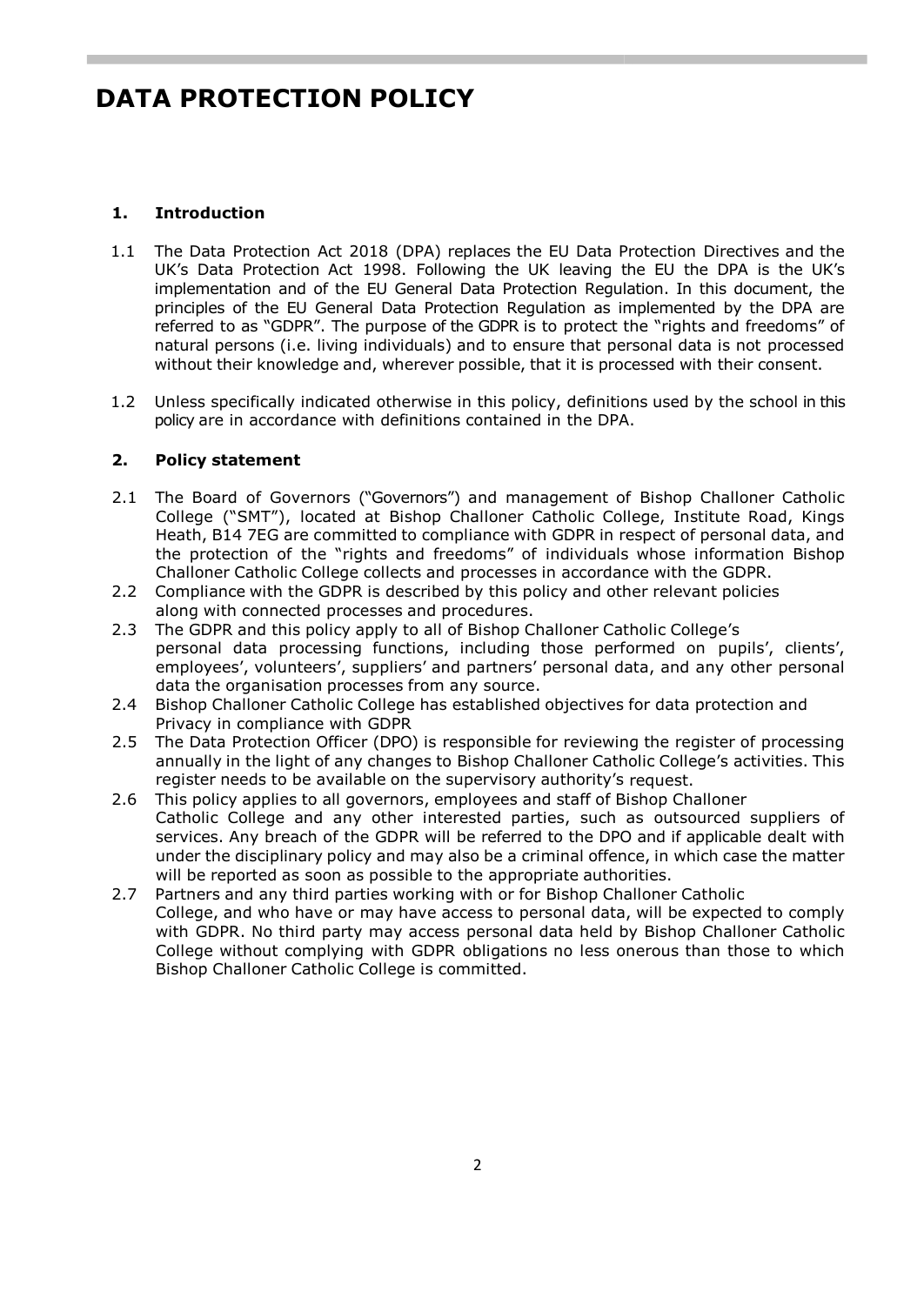#### **3. Responsibilities and roles under the General Data Protection Regulation**

- 3.1 Bishop Challoner Catholic College is a data controller and data processor under the GDPR.
- 3.2 The Governors, SMT and all those in managerial or supervisory roles throughout Bishop Challoner Catholic College are responsible for developing and encouraging good information handling practices; responsibilities are set out in individual job descriptions.
- 3.3 The DPO, a role specified in the GDPR, is accountable to the Governors and SMT for the management of personal data within Bishop Challoner Catholic College and for ensuring that compliance with data protection legislation and good practice can be demonstrated. This accountability includes:
	- 3.3.1 development and implementation of the GDPR as required by this policy; and
	- 3.3.2 security and risk management in relation to compliance with the policy.
- 3.4 The DPO, who the Governors and SMT consider to be suitably qualified and experienced, has been appointed to take responsibility for Bishop Challoner Catholic College's compliance with this policy and, in particular, has direct responsibility for ensuring that Bishop Challoner Catholic College complies with the GDPR, as do all managers and supervisors in respect of data processing that takes place within their area of responsibility.
- 3.5 The DPO has specific responsibilities in respect of procedures such as the Subject Access Request Procedure and is the first point of call for employees seeking clarification on any aspect of data protection compliance.
- 3.6 Compliance with data protection legislation is the responsibility of all governors, employees and volunteers of Bishop Challoner Catholic College who process personal data.
- 3.7 All staff are required to have undertaken data protection awareness training, the nature of which will be decided by the frequency of processing and the nature of the personal data they may process.

### **4. Data protection principles**

All processing of personal data must be conducted in accordance with the data protection principles as set out in the EU General Data Protection Regulation and the DPA. Bishop Challoner Catholic College's policies and procedures are designed to ensure compliance with the principles.

4.1 Personal data must be processed lawfully, fairly and transparently Lawful – identify a lawful basis before you can process personal data. These are often referred to as the "conditions for processing", for example consent.

Fairly – in order for processing to be fair, the data controller has to make certain information available to the data subjects. This applies whether the personal data was obtained directly from the data subjects or from other sources. The GDPR has increased requirements about what information should be available to data subjects, which is covered in the 'Transparency' requirement.

Transparently – the GDPR includes rules on giving privacy information to data subjects. These are detailed and specific, placing an emphasis on making privacy notices understandable and accessible. Information must be communicated to the data subject in an intelligible form using clear and plain language.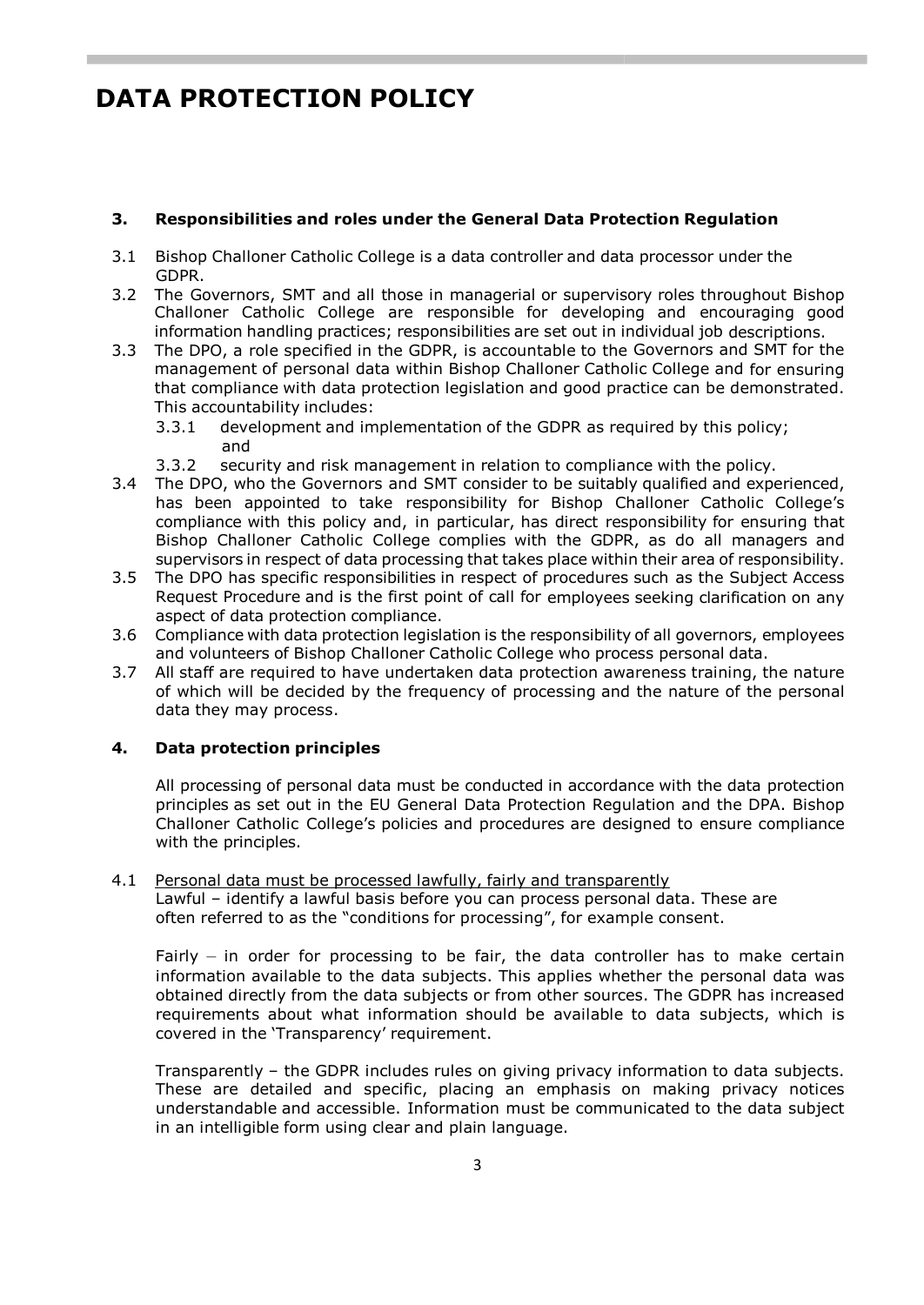Bishop Challoner Catholic College's Privacy Notice Procedure is set out in the school's policies.

- 4.2 Personal data can only be collected for specific, explicit and legitimate purposes Data obtained for specified purposes must not be used for a purpose that differs from those set out as part of Bishop Challoner Catholic College's GDPR register of processing.
- 4.3 Personal data must be adequate, relevant and limited to what is necessary for processing
	- 4.3.1 The Data Protection Officer is responsible for ensuring that Bishop Challoner Catholic College does not collect information that is not necessary for the purpose for which it is obtained.
	- 4.3.2 All data collection forms (electronic or paper-based), including data collection requirements in new information systems, must be in accordance with the school's privacy policies and if appropriate, approved by the DPO.
	- 4.3.3 The DPO will ensure that data collection methods are reviewed periodically to ensure that collected data continues to be adequate, relevant and not excessive.
- 4.4 Personal data must be accurate and kept up to date with every effort to erase or rectify without delay
	- 4.4.1 Data that is stored by the data controller must be reviewed and updated as necessary. No data should be kept unless it is reasonable to assume that it is accurate.
	- 4.4.2 The DPO is responsible for ensuring that all staff are trained in the importance of collecting accurate data and maintaining it.
	- 4.4.3 It is also the responsibility of the data subject to ensure that data held by Bishop Challoner Catholic College is accurate and up-to-date. Completion of a registration or application form by a data subject will include a statement that the data contained therein is accurate at the date of submission.
	- 4.4.4 Governors, employees, staff and pupils should be required to notify Bishop Challoner Catholic College of any changes in circumstance to enable personal records to be updated accordingly. It is the responsibility of Bishop Challoner Catholic College to ensure that any notification regarding change of circumstances is recorded and acted upon.
	- 4.4.5 The DPO is responsible for ensuring that appropriate procedures and policies are in place to keep personal data accurate and up to date, taking into account the volume of data collected, the speed with which it might change and any other relevant factors.
	- 4.4.6 On at least an annual basis, the DPO will review the retention dates of all the personal data processed by Bishop Challoner Catholic College, and will identify any data that is no longer required in the context of the registered purpose. This data will be securely deleted or destroyed in accordance with school policies.
	- 4.4.7 The DPO is responsible for responding to requests for rectification from data subjects within the prescribed timescales. If Bishop Challoner Catholic College decides not to comply with the request, the DPO or SMT must respond to the data subject to explain its reasoning and inform them of their right to complain to the ICO and seek judicial remedy.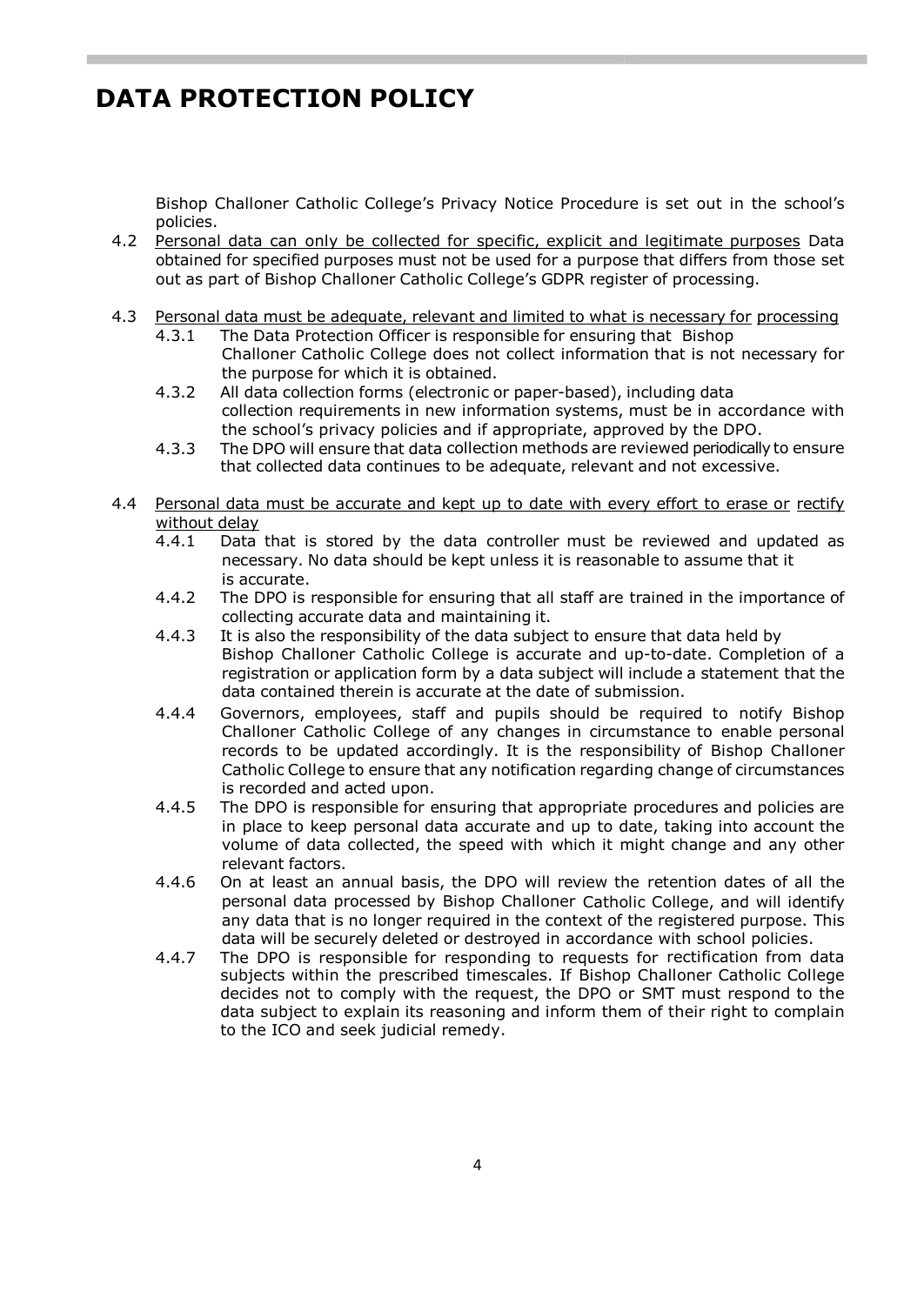- 4.5 Personal data must be kept in a form such that the data subject can be identified only as long as is necessary for processing.
	- 4.5.1 Where personal data is retained beyond the processing date, it will be minimized, encrypted or pseudonymised in order to protect the identity of the data subject in the event of a data breach.
	- 4.5.2 Personal data will be retained in line with the current Records Retention Schedule, Information and Records Management Society's (IRMS) Information Management Toolkit for Schools and, once its retention date is passed, it must be securely deleted or destroyed.
	- 4.5.3 The DPO must specifically approve any data retention that exceeds the defined retention periods and must ensure that the justification is clearly identified and in line with the requirements of the data protection legislation. This approval must be written.
- 4.6 Personal data must be processed in a manner that ensures the appropriate security The DPO is responsible for the manner of processing of data by governors employees and staff in the school taking into account all the circumstances of Bishop Challoner Catholic College's controlling or processing operations.

In determining appropriateness, the DPO should also consider the extent of possible damage or loss that might be caused to individuals (e.g. staff or pupils) if a security breach occurs, the effect of any security breach on Bishop Challoner Catholic College itself, and any likely reputational damage including the possible loss of trust.

When assessing appropriate technical measures, the DPO will consider the following:

- Password protection;
- Automatic locking of idle terminals;
- Removal of access rights for USB and other memory media;
- Virus checking software and firewalls;
- Role-based access rights including those assigned to temporary staff;
- Encryption of devices that leave the organisations premises such as laptops;
- Security of local and wide area networks;
- Privacy enhancing technologies such as pseudonymisation and anonymisation;
- Identifying appropriate and relevant national or international security standards.

When assessing appropriate organisational measures the DPO will consider the following:

- The appropriate training levels throughout Bishop Challoner Catholic College;
- Measures that consider the reliability of employees (such as references, etc.);
- The inclusion of data protection in employment contracts;
- Identification of disciplinary action measures for data breaches;
- Monitoring of staff for compliance with relevant security standards;
- Physical access controls to electronic and paper based records;
- Adoption of a clear desk policy;
- Storing of paper based data in lockable fire-proof cabinets;
- Restricting the use of portable electronic devices outside of the workplace;
- Restricting the use of employee's own personal devices being used in the workplace;
- Adopting clear rules about passwords;
- Making regular backups of personal data and storing the media off-site;
- The imposition of contractual obligations on the importing organisations to take appropriate security measures when transferring data outside the EEA.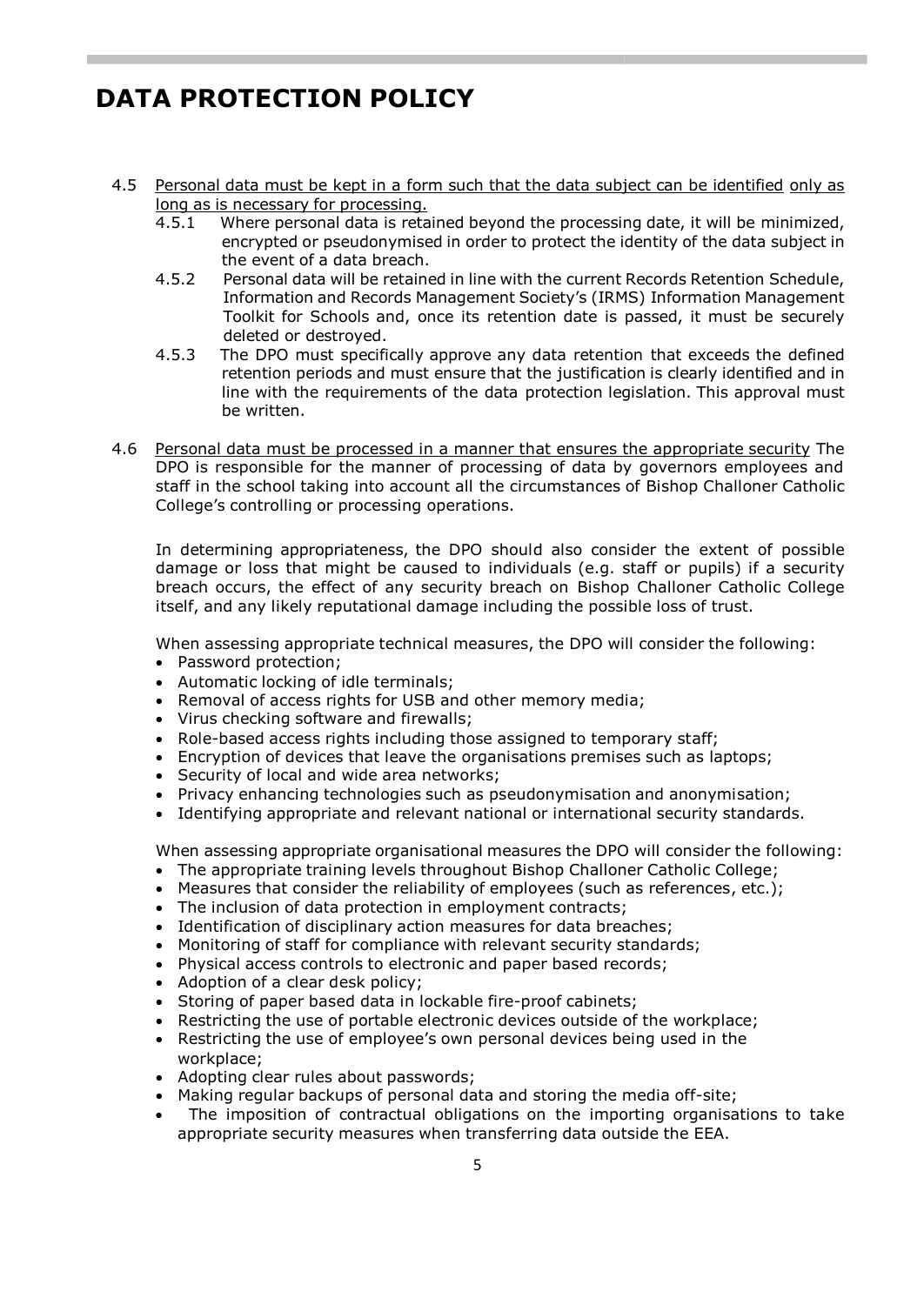These controls have been selected on the basis of identified risks to personal data, and the potential for damage or distress to individuals whose data is being processed.

#### 4.7 The controller must be able to demonstrate compliance with the GDPR's other principles (accountability)

The GDPR includes provisions that promote accountability and governance. These complement the GDPR's transparency requirements.

Bishop Challoner Catholic College will demonstrate compliance with the data protection principles by (as applicable); implementing data protection policies, adhering to codes of conduct, implementing technical and organisational measures, as well as adopting techniques such as data protection by design and by default, data protection impact assessments (DPIAs), breach notification procedures and incident response plans.

#### **5. Data subjects' rights**

- 5.1 Data subjects have the following rights regarding data processing, and the data that is recorded about them:<br>5.1.1 To make subi
	- To make subject access requests regarding the nature of information held and to whom it has been disclosed.
	- 5.1.2 To prevent processing likely to cause damage or distress.<br>5.1.3 To prevent processing for purposes of direct marketing.
	- To prevent processing for purposes of direct marketing.
	- 5.1.4 To be informed about the mechanics of automated decision-taking process that will significantly affect them.
	- 5.1.5 To not have significant decisions that will affect them taken solely by automated process.
	- 5.1.6 To sue for compensation if they suffer damage by any contravention of the GDPR.
	- 5.1.7 To take action to rectify, block, erase, including the right to be forgotten, or destroy inaccurate data.
	- 5.1.8 To request the ICO to assess whether any provision of the GDPR has been contravened.
	- 5.1.9 To have personal data provided to them in a structured, commonly used and machine-readable format, and the right to have that data transmitted to another controller.
	- 5.1.10 To object to any automated profiling that is occurring without consent.
- 5.2 Bishop Challoner Catholic College ensures that data subjects may exercise these rights: 5.2.1 Data subjects may make data access requests
	- 5.2.2 Data subjects have the right to complain to Bishop Challoner Catholic College related to the processing of their personal data, the handling of a request from a data subject and appeals from a data subject on how complaints have been handled in line with Bishop Challoner Catholic College's standard Complaints Procedure.

#### **6. Consent**

6.1 Bishop Challoner Catholic College understands 'consent' to mean that it has been freely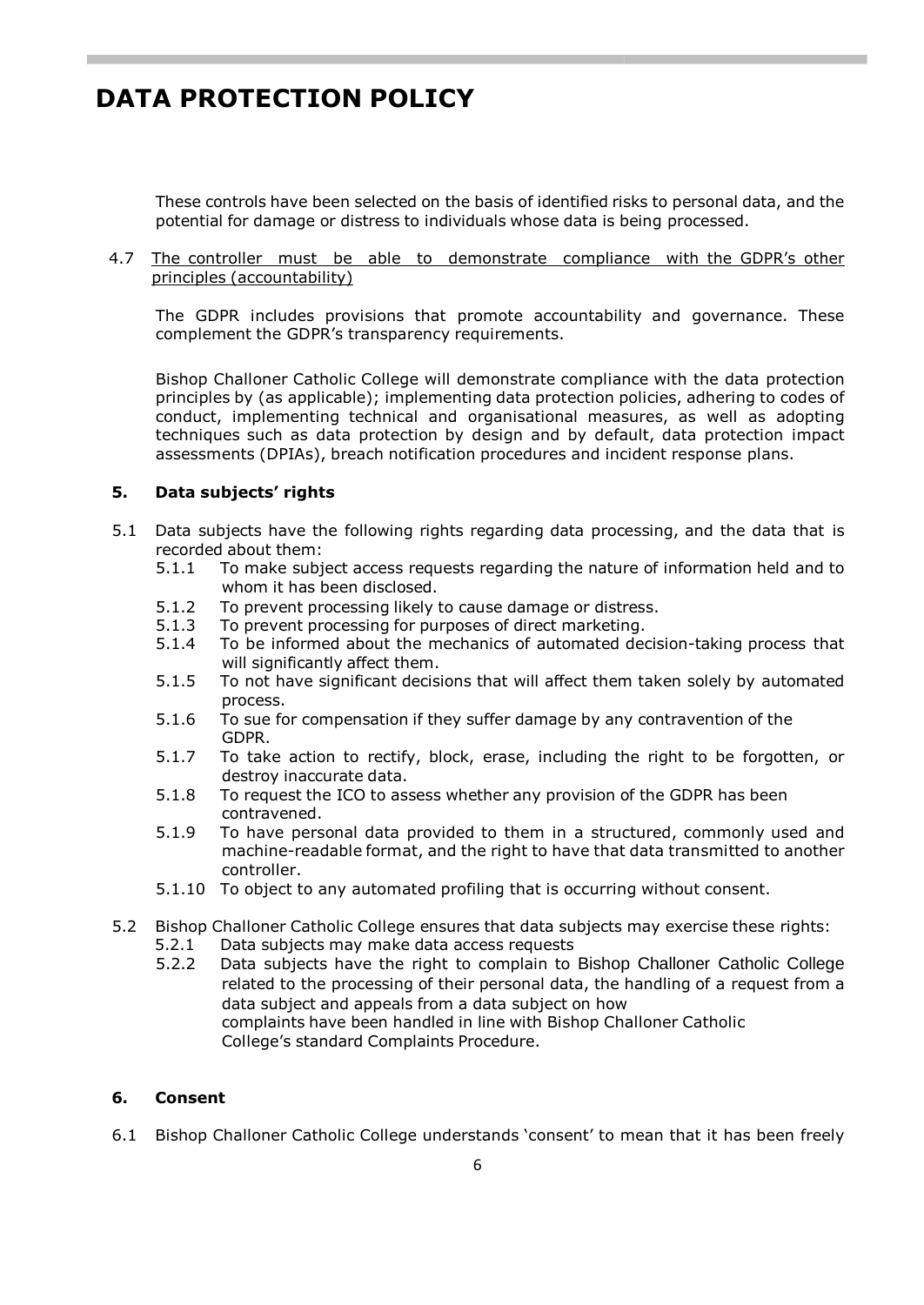given, and a specific, informed and unambiguous indication of the data subject's wishes that, by statement, by omission or by a clear affirmative action, signifies agreement to the processing of personal data relating to him or her. The data subject can withdraw their consent at any time.

- 6.2 Bishop Challoner Catholic College understands 'consent' to mean that the data subject has been fully informed of the intended processing and has signified their agreement, while in a fit state of mind to do so and without pressure being exerted upon them as consent obtained under duress or on the basis of misleading information will not be a valid basis for processing.
- 6.3 In most cases, there must be some active communication between the parties to demonstrate active consent.
- 6.4 The controller must be able to demonstrate that consent was obtained for the processing operation.
- 6.5 For sensitive data, explicit written consent of data subjects must be obtained unless an alternative legitimate basis for processing exists.
- 6.6 In most instances, consent to process personal and sensitive data is obtained routinely by Bishop Challoner Catholic College using standard consent documents or statements on forms.
- 6.7 Where Bishop Challoner Catholic College provides online services to children, parental or custodial authorisation must be obtained as required

### **7. Security of data**

- 7.1 All governors, employees and volunteers are responsible for ensuring that any personal data that Bishop Challoner Catholic College holds and for which they are responsible, is kept securely and is not under any conditions disclosed to any third party unless that third party has been specifically authorised by Bishop Challoner Catholic College to receive that information and has entered into a confidentiality agreement.
- 7.2 All personal data should be accessible only to those who need to use it, and access may only be granted in line with the access control policy. All personal
	- data should be treated with the highest security and must be kept:
	- in a lockable room with controlled access; and/or
	- in a locked drawer or filing cabinet; and/or
	- if computerised, password protected in line with corporate requirements in the Access Control Policy; and/or
	- Stored on computer media which are encrypted in line with Secure Disposal of Storage Media.
- 7.3 Care must be taken to ensure that PC screens and terminals are not visible except to authorised personnel. All governors, employees and volunteers are required to enter into an Acceptable Use Agreement before they are given access to organisational information of any sort.
- 7.4 Manual records may not be left where they can be accessed by unauthorised personnel and may not be removed from business premises without explicit authorisation. As soon as manual records are no longer required for day-to-day business use, they must be removed to secure archiving or securely destroyed.
- 7.5 Personal data may only be deleted or disposed of in line with the Records Retention Procedure, Information and Records Management Society's (IRMS) Information Management Toolkit for Schools. Manual records that have reached their retention date are to be shredded and disposed of as 'confidential waste'. Hard drives of redundant PCs are to be removed and immediately destroyed before disposal.
- 7.6 Processing of personal data 'off-site' presents a potentially greater risk of loss, theft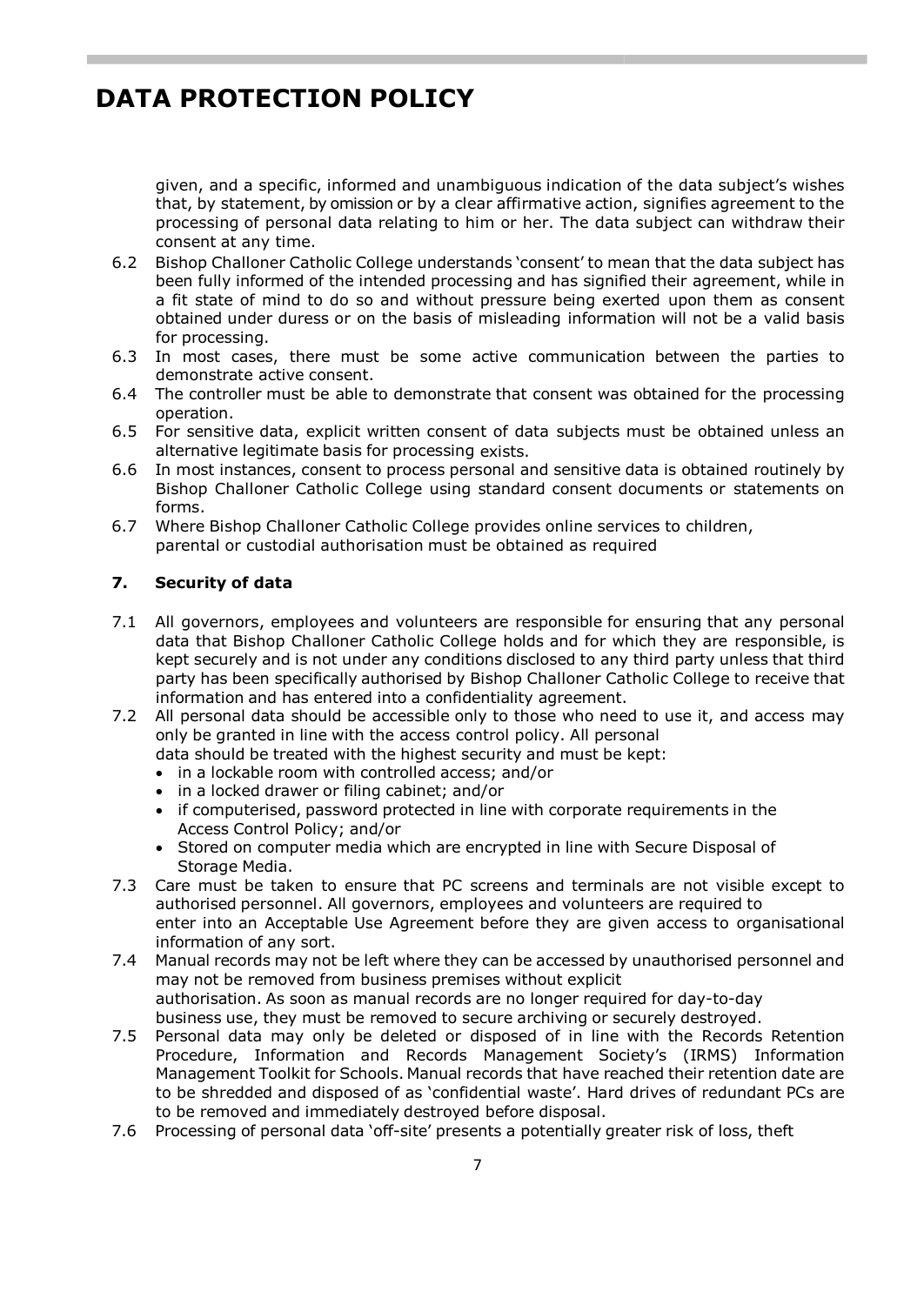or damage to personal data. Staff must be especially diligent when authorised to process data off- site.

### **8. Disclosure of data**

- 8.1 Bishop Challoner Catholic College must ensure that personal data is not disclosed to unauthorised third parties which may include family members, friends, government bodies, and in certain circumstances, the Police. All governors and employees should exercise caution when asked to disclose personal data held on another individual to a third party. It is important to bear in mind whether or not disclosure of the information is relevant to, and necessary for, the conduct of Bishop Challoner Catholic College's business.
- 8.2 The GDPR permits certain disclosures without consent so long as the information is requested for one or more of the following purposes:
	- to safeguard national security;
	- prevention or detection of crime including the apprehension or prosecution of offenders;
	- assessment or collection of tax duty;
	- discharge of regulatory functions (includes health, safety and welfare of persons at work);
	- to prevent serious harm to a third party; and
	- to protect the vital interests of the individual in life and death situations.
- 8.3 All requests to provide data for one of these reasons must be supported by appropriate paperwork and all such disclosures must be specifically authorised by the DPO.

#### **9. Retention and disposal of data**

- 9.1 Bishop Challoner Catholic College shall not keep personal data in a form that permits identification of data subjects for longer a period than is necessary, in relation to the purpose(s) for which the data was originally collected.
- 9.2 Bishop Challoner Catholic College may store data for longer periods if the personal data will be processed solely for archiving purposes in the public interest, scientific or historical research purposes or statistical purposes, subject to the implementation of appropriate technical and organisational measures to safeguard the rights and freedoms of the data subject.
- 9.3 The retention period for each category of personal data will be set out in the Records Retention Procedure, Information and Records Management Society's (IRMS) Information Management Toolkit for Schools along with the criteria used to determine this period including any statutory obligations Bishop Challoner Catholic College has to retain the data.
- 9.4 Personal data must be disposed of securely in accordance with the sixth principle of the GDPR – processed in an appropriate manner to maintain security, thereby protecting the "rights and freedoms" of data subjects. Any disposal of data will be done in accordance with the secure disposal procedure.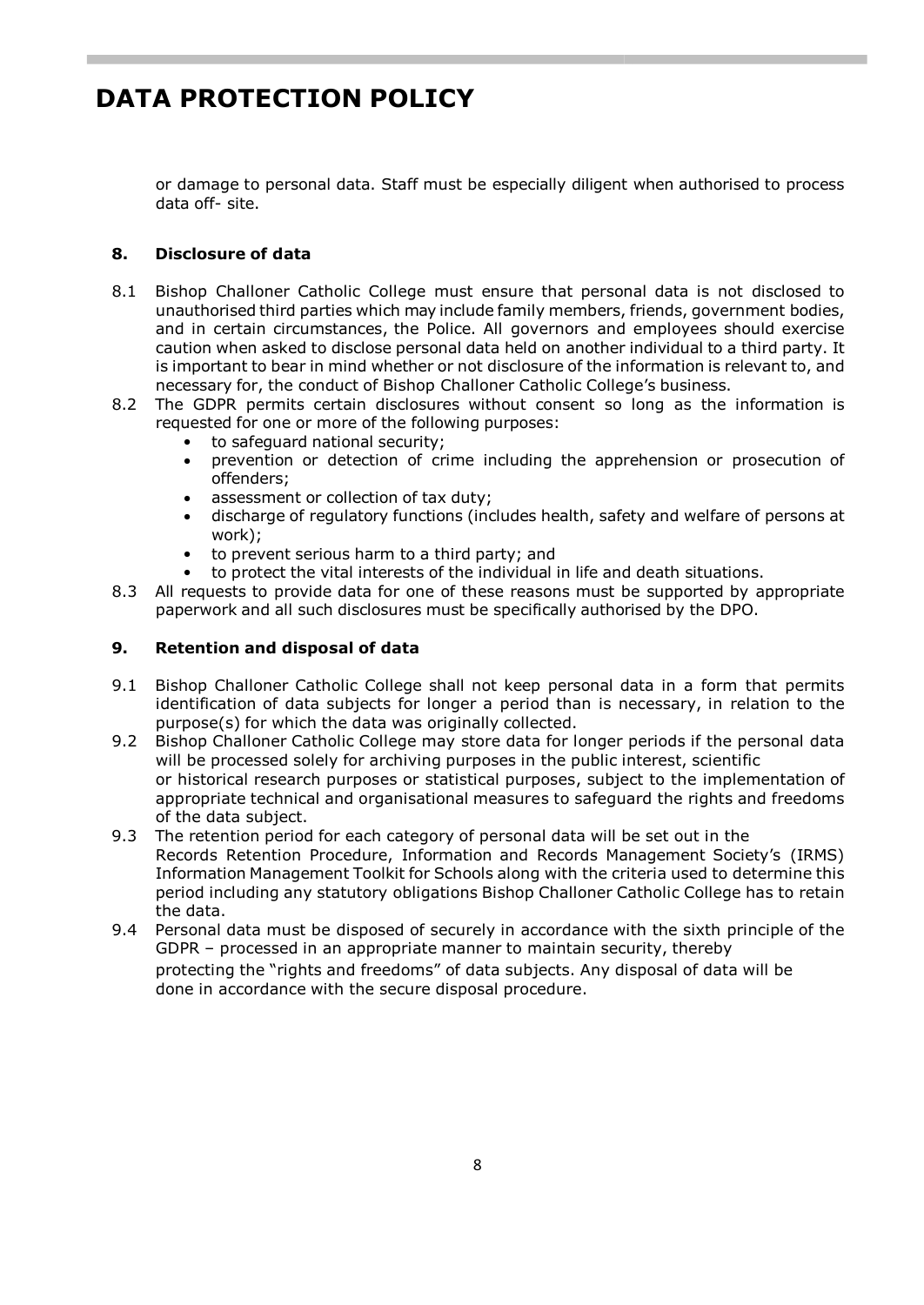#### **10. Data transfers**

10.1 All exports of data from within the UK or European Economic Area ("EEA") countries to non-EEA countries (referred to in the GDPR as 'third countries') are unlawful unless there is an appropriate "level of protection for the fundamental rights of the data subjects".

The broader area of the EEA is granted 'adequacy' on the basis that all such countries are signatories to the GDPR. The non-EU EEA member countries (currently Liechtenstein, Norway and Iceland) apply EU regulations through a Joint Committee Decision.

The transfer of personal data outside of the EEA is prohibited unless one or more of the specified safeguards, or exceptions, apply:

10.1.1 An adequacy decision

The government can and does assess third countries, a territory and/or specific sectors within third countries to assess whether there is an

appropriate level of protection for the rights and freedoms of natural persons. In these instances no authorisation is required.

Countries that are in the EU and members of the European Economic Area (EEA) but not of the EU are accepted as having met the conditions for an adequacy decision.

10.1.2 Privacy Shield

If Bishop Challoner Catholic College wishes to transfer personal data from the EU to an organisation in the United States it should check that the organisation is signed up with the Privacy Shield framework at the US

Department of Commerce (DOC). The obligation applying to companies under the Privacy Shield are contained in the "Privacy Principles". The US DOC is responsible for managing and administering the Privacy Shield and ensuring that companies live up to their commitments. In order to be able

to certify, companies must have a privacy policy in line with the Privacy Principles e.g. use, store and further transfer the personal data according to a strong set of data protection rules and safeguards. The protection

given to the personal data applies regardless of whether the personal data is related to an EU resident or not. Organisations must renew their

"membership" to the Privacy Shield on an annual basis. If they do not,

they can no longer receive and use personal data from the EU under that framework.

#### Assessment of adequacy by the data controller

In making an assessment of adequacy, the UK based exporting data controller should take account of the following factors:

- the nature of the information being transferred;
- the country or territory of origin and final destination of the information;
- how the information will be used and for how long;
- the laws and practices of the country of the transferee, including relevant codes of practice and international obligations; and
- the security measures that are to be taken as regards the data in the overseas location.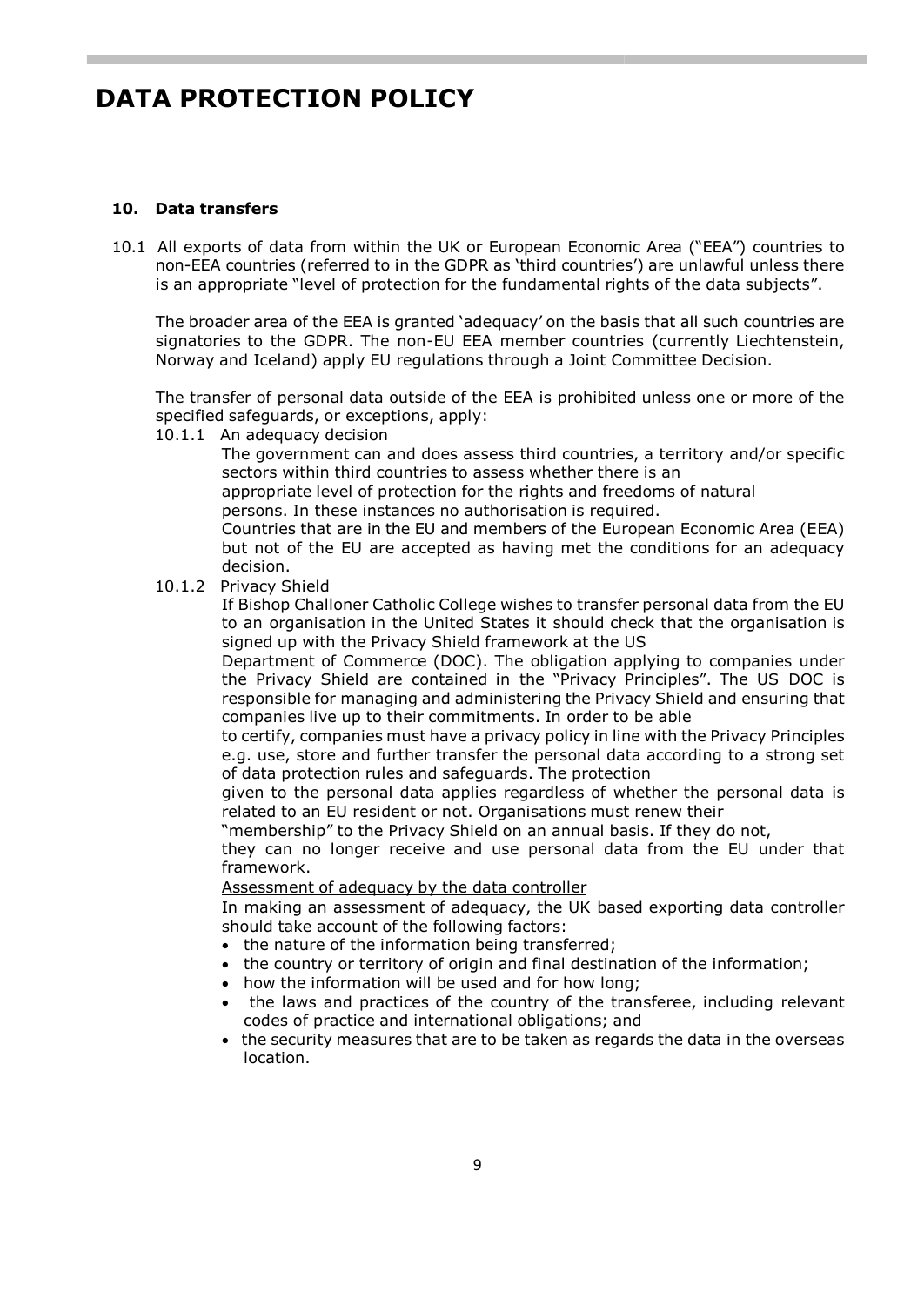### 10.1.3 Binding corporate rules

Bishop Challoner Catholic College may adopt approved binding corporate rules for the transfer of data outside the EU. This requires submission to the relevant supervisory authority for approval of the rules that Bishop Challoner Catholic College is seeking to rely upon.

#### 10.1.4 Model contract clauses

Bishop Challoner Catholic College may adopt approved model contract clauses for the transfer of data outside of the EEA. If Bishop Challoner Catholic College adopts model contract clauses approved by the ICO there is an automatic recognition of adequacy.

#### 10.1.5 Exceptions

In the absence of an adequacy decision, Privacy Shield membership, binding corporate rules and/or model contract clauses, a transfer of personal data to a third country or international organisation shall only take place on one of the following conditions:

- the data subject has explicitly consented to the proposed transfer, after having been informed of the possible risks of such transfers for the data subject due to the absence of an adequacy decision and appropriate safeguards;
- the transfer is necessary for the performance of a contract between the data subject and the controller or the implementation of pre-contractual measures taken at the data subject's request;
- the transfer is necessary for the conclusion or performance of a contract concluded in the interest of the data subject between the controller and another natural or legal person;
- the transfer is necessary for important reasons of public interest;
- the transfer is necessary for the establishment, exercise or defence of legal claims; and/or
- The transfer is necessary in order to protect the vital interests of the data subject or of other persons, where the data subject is physically or legally incapable of giving consent.

### **11. Information asset register/data inventory**

- 11.1 Bishop Challoner Catholic College has established a Personal Data Inventory and identifies data flows as part of its approach to addressing risks, thus determining:
	- business processes that use personal data;
	- sources of personal data:
	- volume of data subjects;
	- **description of each item of personal data;**
	- processing activity;
	- who maintains the inventory of data categories of personal data processed;
	- who documents the purpose(s) each category of personal data is used for;
	- recipients and potential recipients of the personal data;
	- the role of the Bishop Challoner Catholic College throughout the data flow;
	- key systems and repositories;
	- any data transfers, including overseas; and
	- All retention and disposal requirements.